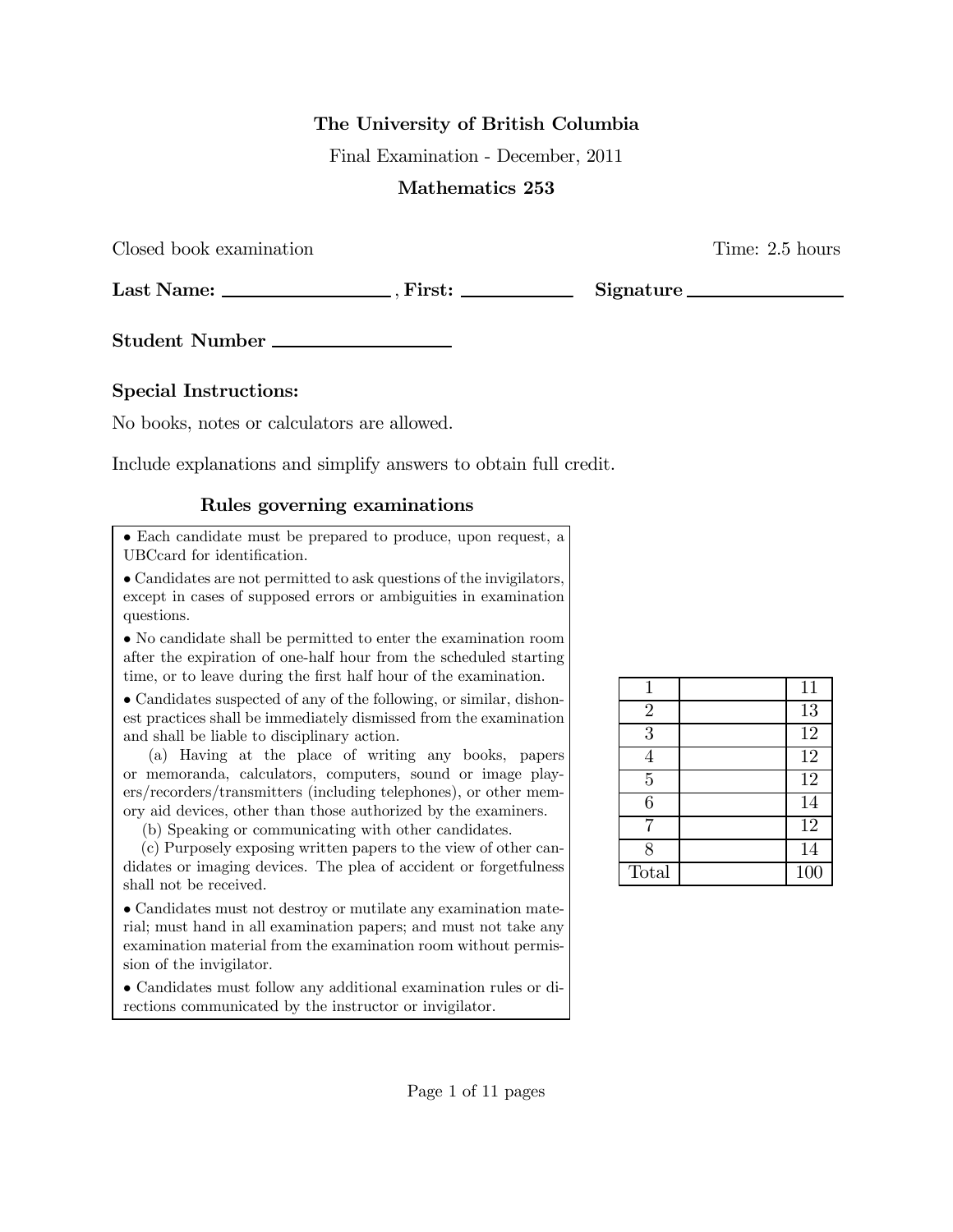[11] 1.

A surface is given implicitly by

$$
x^2 + y^2 - z^2 + 2z = 0.
$$

(a) Sketch several level curves  $z = constant$ 

(b) Draw a rough sketch of the surface.

(c) Find the equation of the tangent plane to the surface at the point  $x = 2$ ,  $y = 2$ ,  $z = 4$ .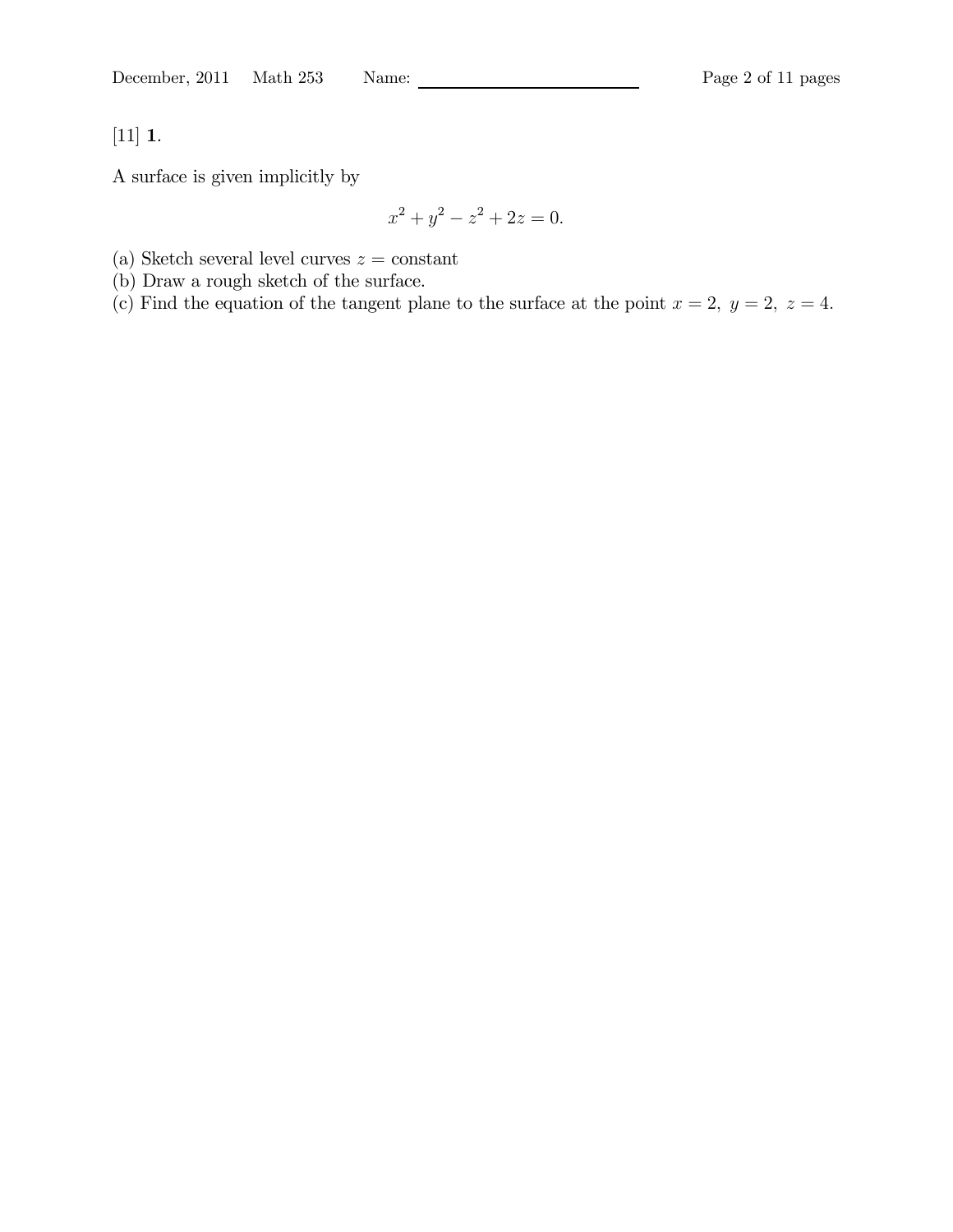December, 2011 Math 253 Name: Page 3 of 11 pages

[13] 2. A gas is known to satisfy the law

$$
pV = T - \frac{4p}{T^2},
$$

where  $p$  is the pressure,  $V$  is the volume and  $T$  is the temperature.

(a) Treating p and V as independent variables, find expressions for  $\frac{\partial T}{\partial p}$  and  $\frac{\partial T}{\partial V}$  in terms of  $p, V$  and  $T$ .

(b) Measurements of the pressure and the volume give  $p = 1 \pm .001$  and  $V = 1 \pm .002$ . Find the approximate maximum percentage error made in the value of  $T = 2$  given by the formula when  $p = 1$  and  $V = 1$ .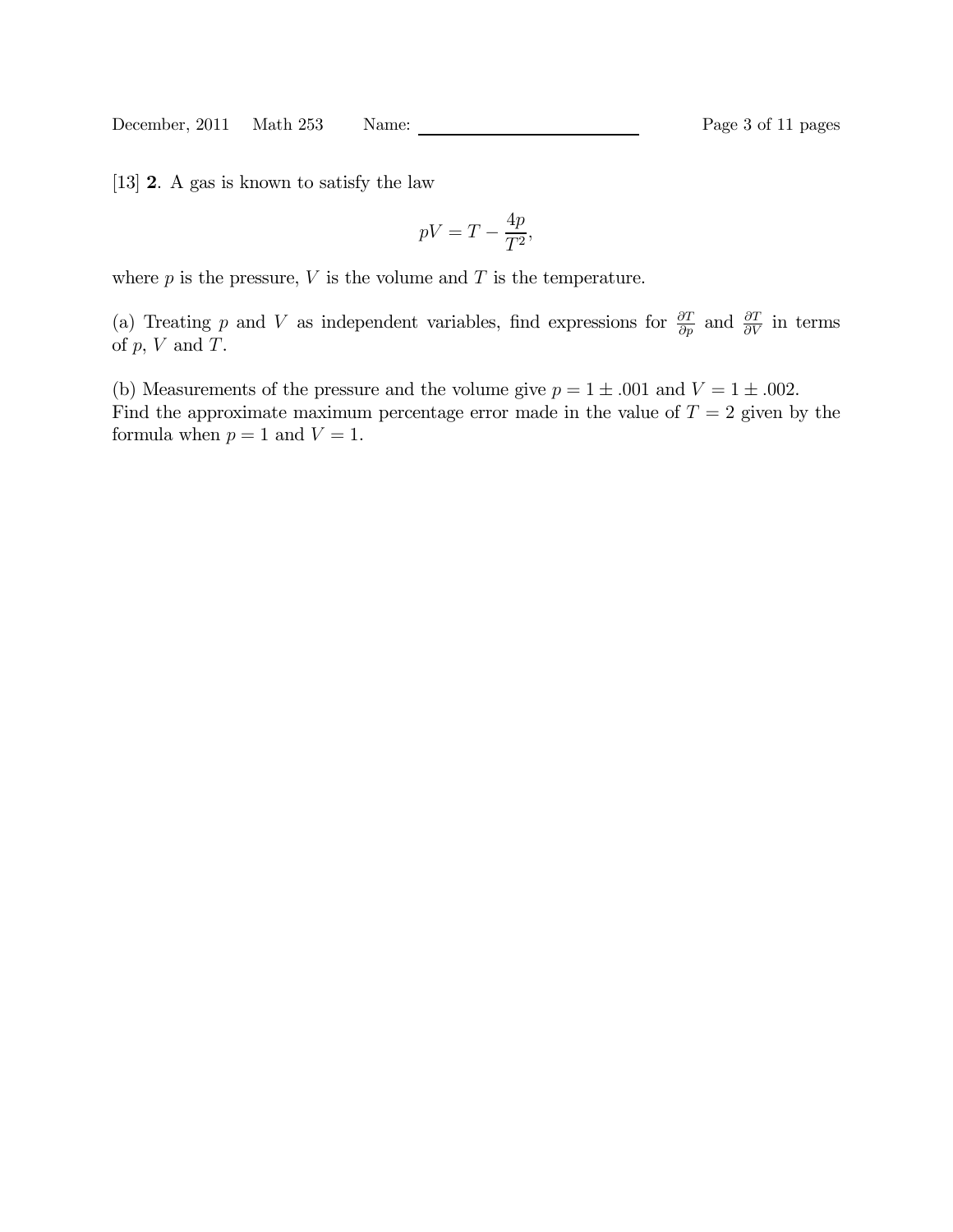[12] **3**. An ant is located at the point  $x = 1, y = 1$  on a surface whose temperature is

$$
T = f(x, y) = x^3 + yx.
$$

(a) In what direction in the  $xy$  plane should the ant crawl so that its temperature  $T$  is decreasing the fastest?

(b) Suppose that the ant starts to crawl from  $(1, 1)$  in the direction toward the point  $(0, 2)$ . At what rate is it's temperature changing if it's speed is 20?

(c) What is the cosine of the angle between the direction of maximum rate of increase in temperature and the positive y axis at the point  $(1, 1)$ ?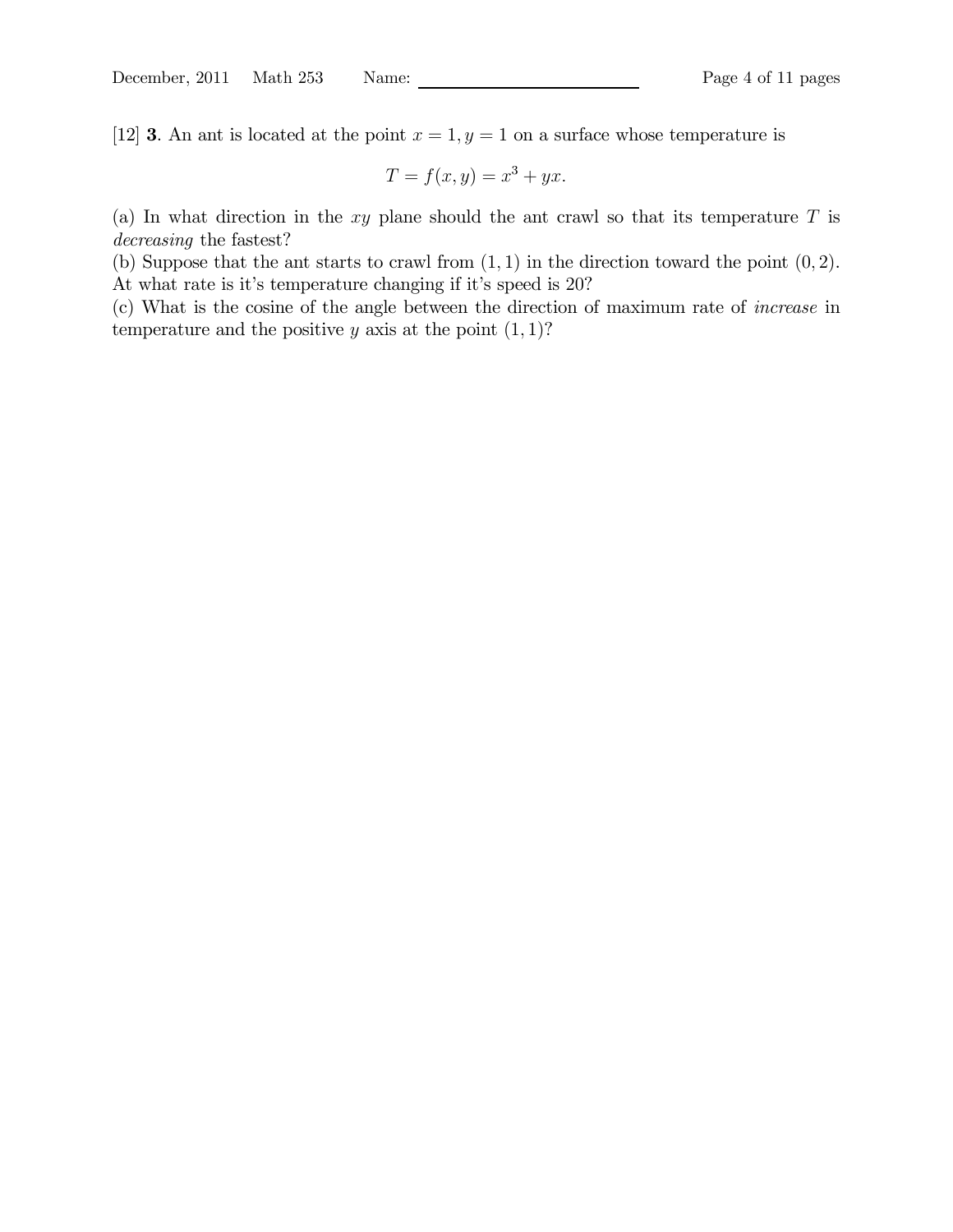[12] 4. For

$$
f(x, y) = x^3 - y^3 - 2xy + 6.
$$

- (a) Find the locations of all critical points of  $f(x, y)$ .
- (b) Identify the critical points as local max/min and saddle points.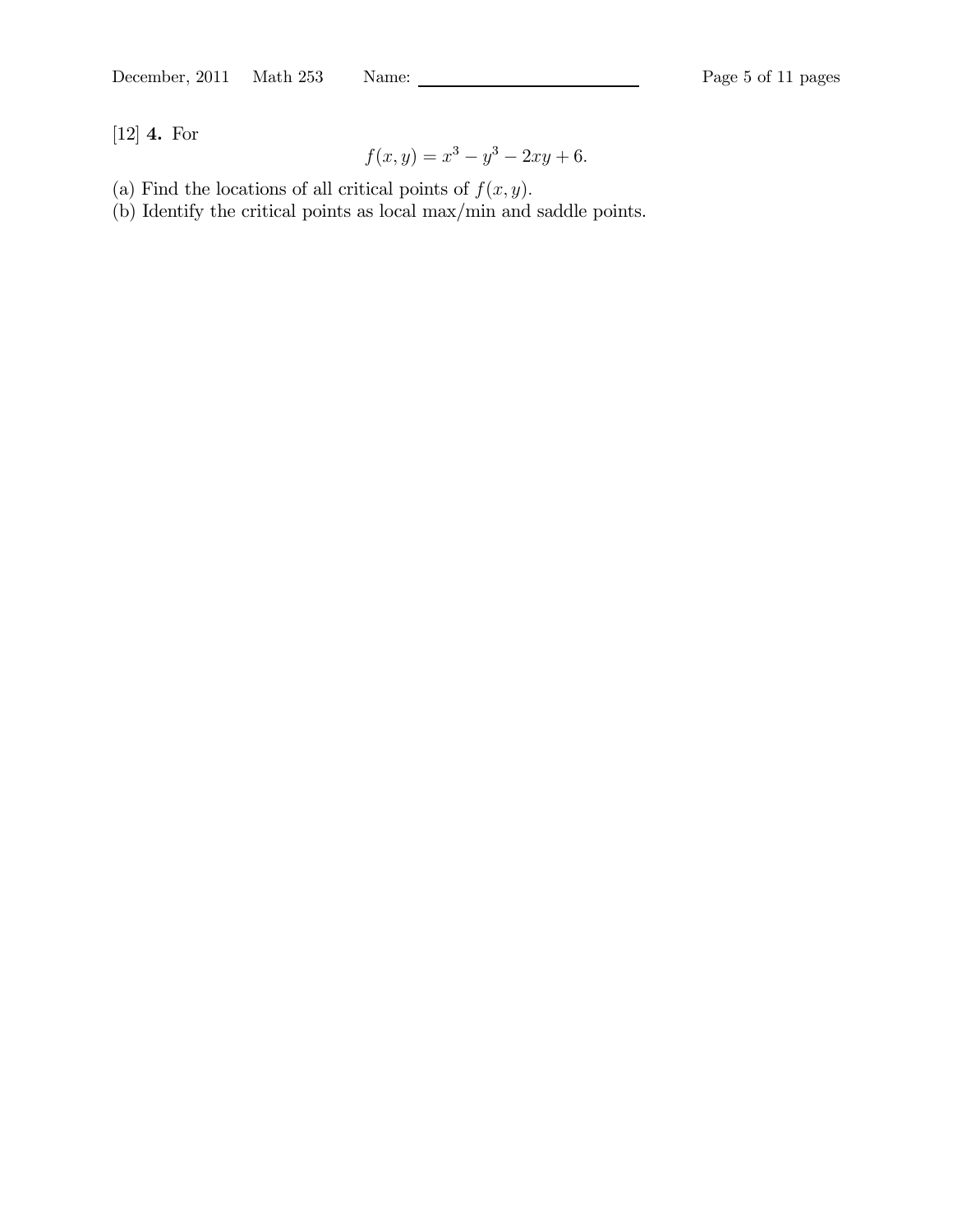December, 2011 Math 253 Name: Page 6 of 11 pages

[12] **5**. Find the points on the ellipsoid  $x^2 + xy + y^2 + yz + z^2 = 24$  which are farthest from the xy-plane.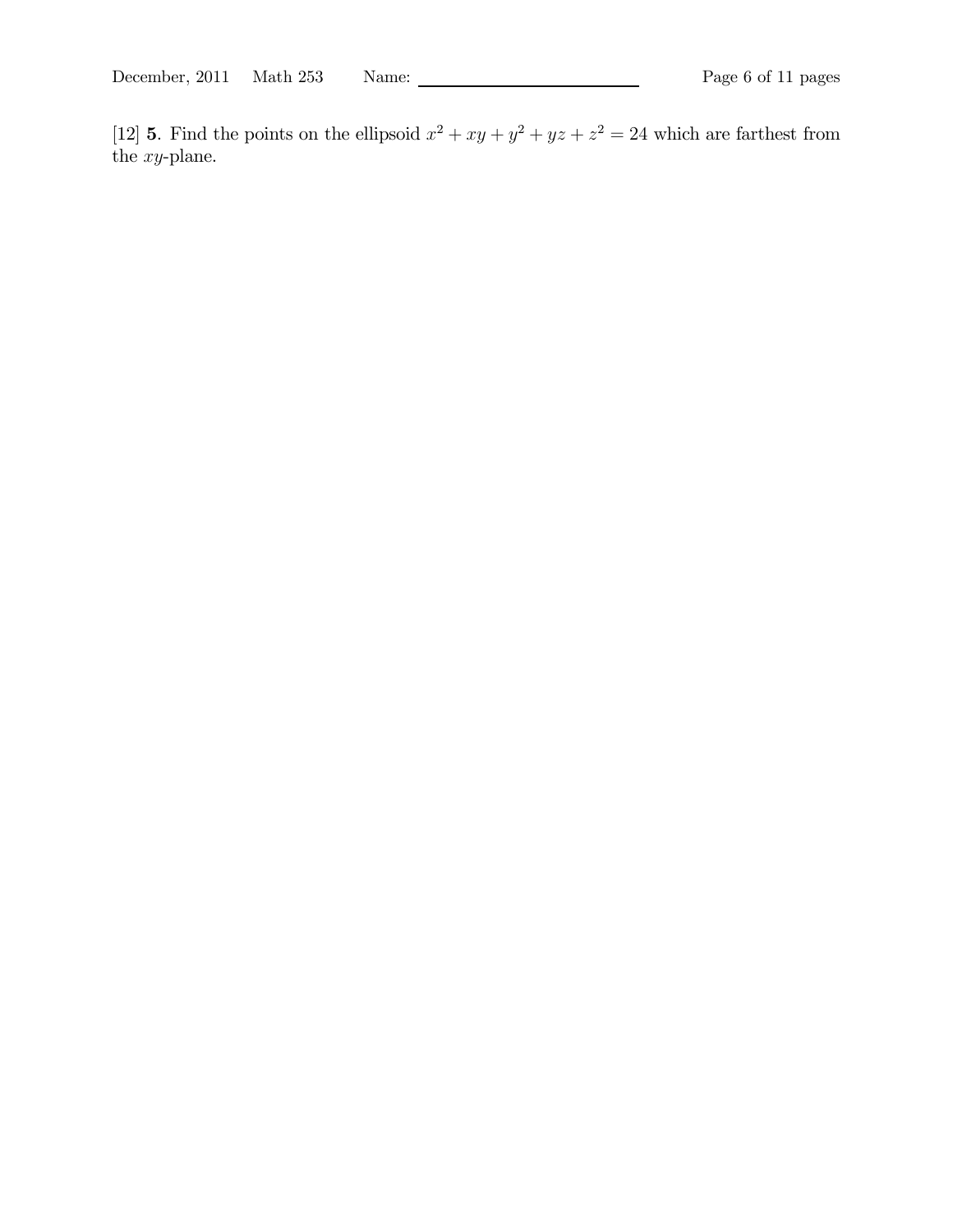[14] **6**. Consider the integral over the region  $R$  in the  $xy$  plane:

$$
I = \int_0^1 \int_{-\sqrt{y}}^{\sqrt{y}} f(x, y) \, dx dy + \int_1^4 \int_{-\sqrt{y}}^{2-y} f(x, y) \, dx dy.
$$

- (a) Sketch the region R such that  $I = \int \int_R f(x, y) dx dy$ .
- (b) Change the order of integration and re-write I as a single iterated integral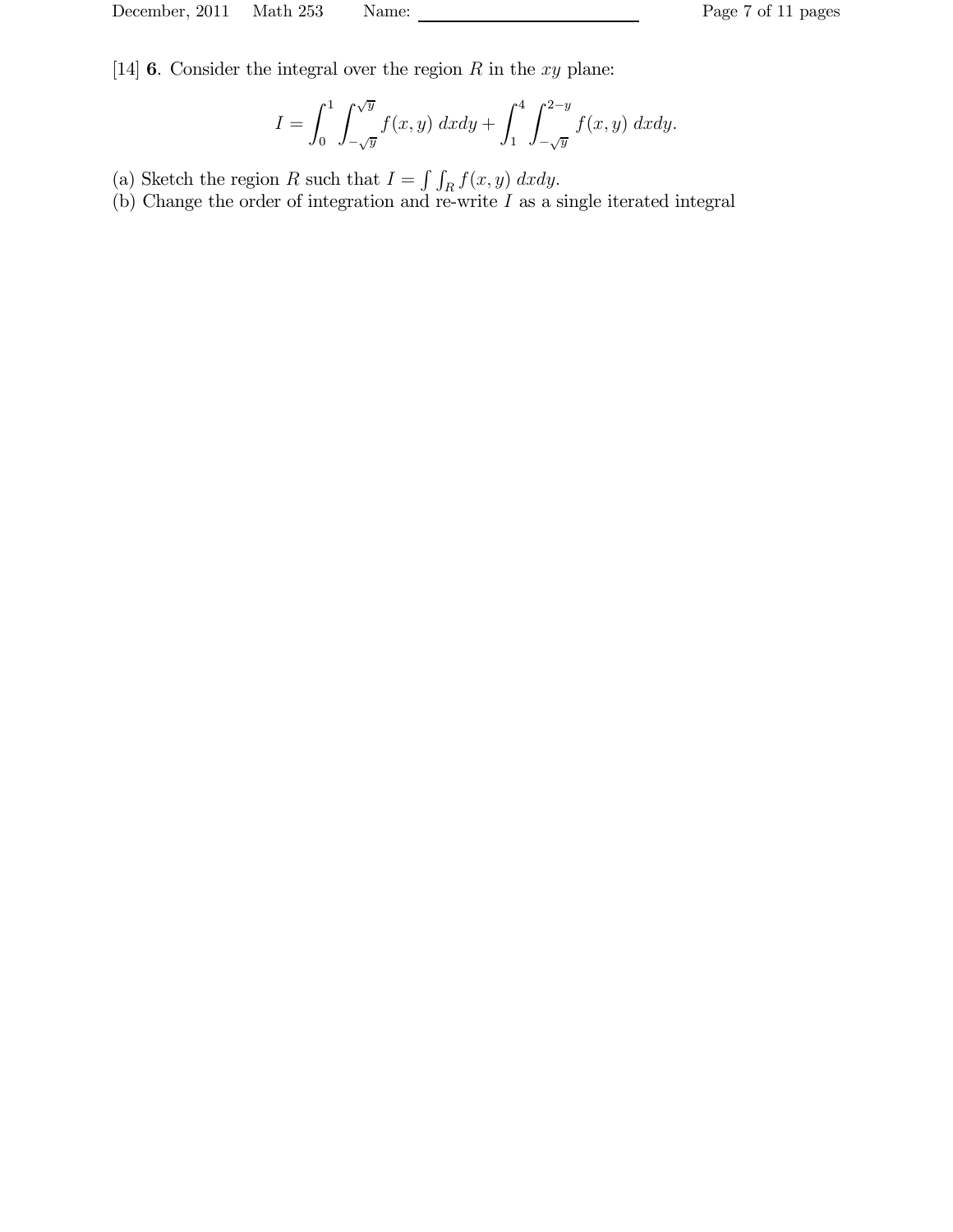(c) Evaluate

$$
J = \int_0^1 \int_{\sqrt{y}}^1 y^2 \ln(1 + x^7) dx dy.
$$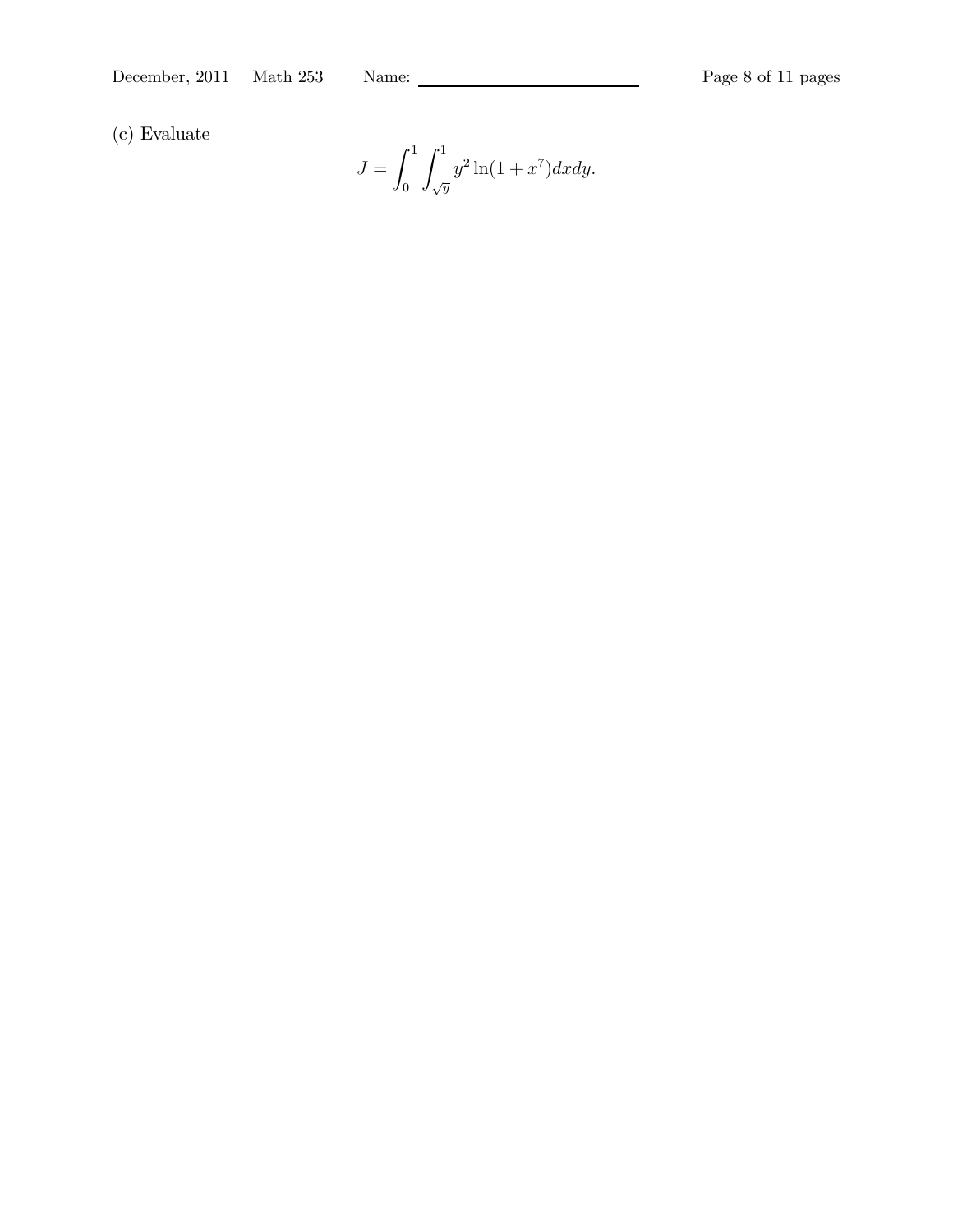[12] 7. Let T denote the solid bounded by the coordinate planes  $x = 0, y = 0, z = 0$  and the plane  $2x + y + z = 2$ .

- (a) Draw a rough sketch of  ${\cal T}$
- (b) Evaluate  $K$  where

$$
K = \int \int \int_T x \, dV.
$$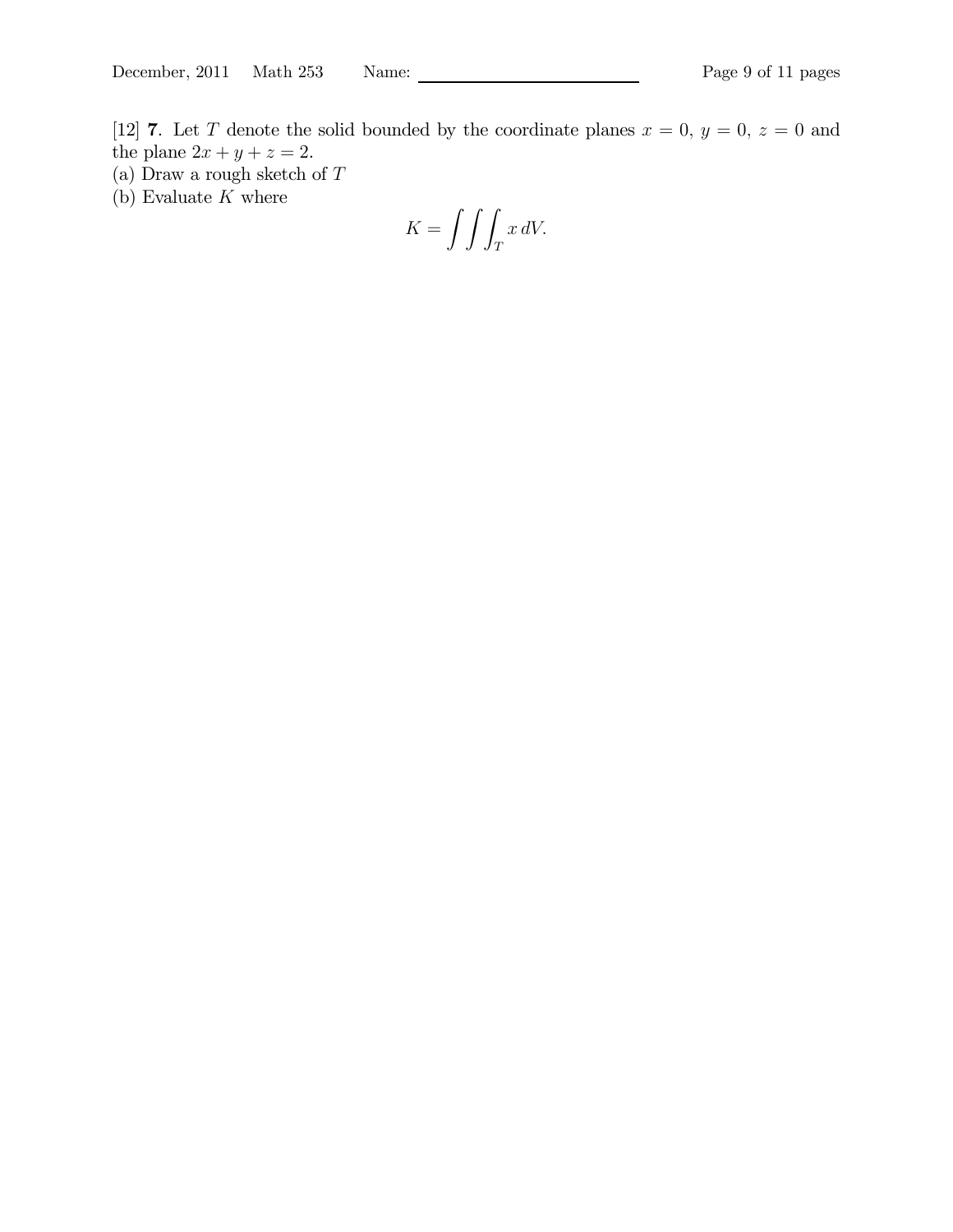December, 2011 Math 253 Name: Page 10 of 11 pages

[14] 8. Let B be the body bounded from below by the cone  $z^2 = x^2 + y^2$  and from above by the plane  $z = 1$ . Let

$$
J = \int \int \int_B \frac{z}{x^2 + y^2 + z^2} \, dV
$$

(a) Draw a rough sketch of B.

(b) Write J as an iterated integral in (i) cylindrical and (ii) spherical coordinates.

(c) Evaluate the integral J.